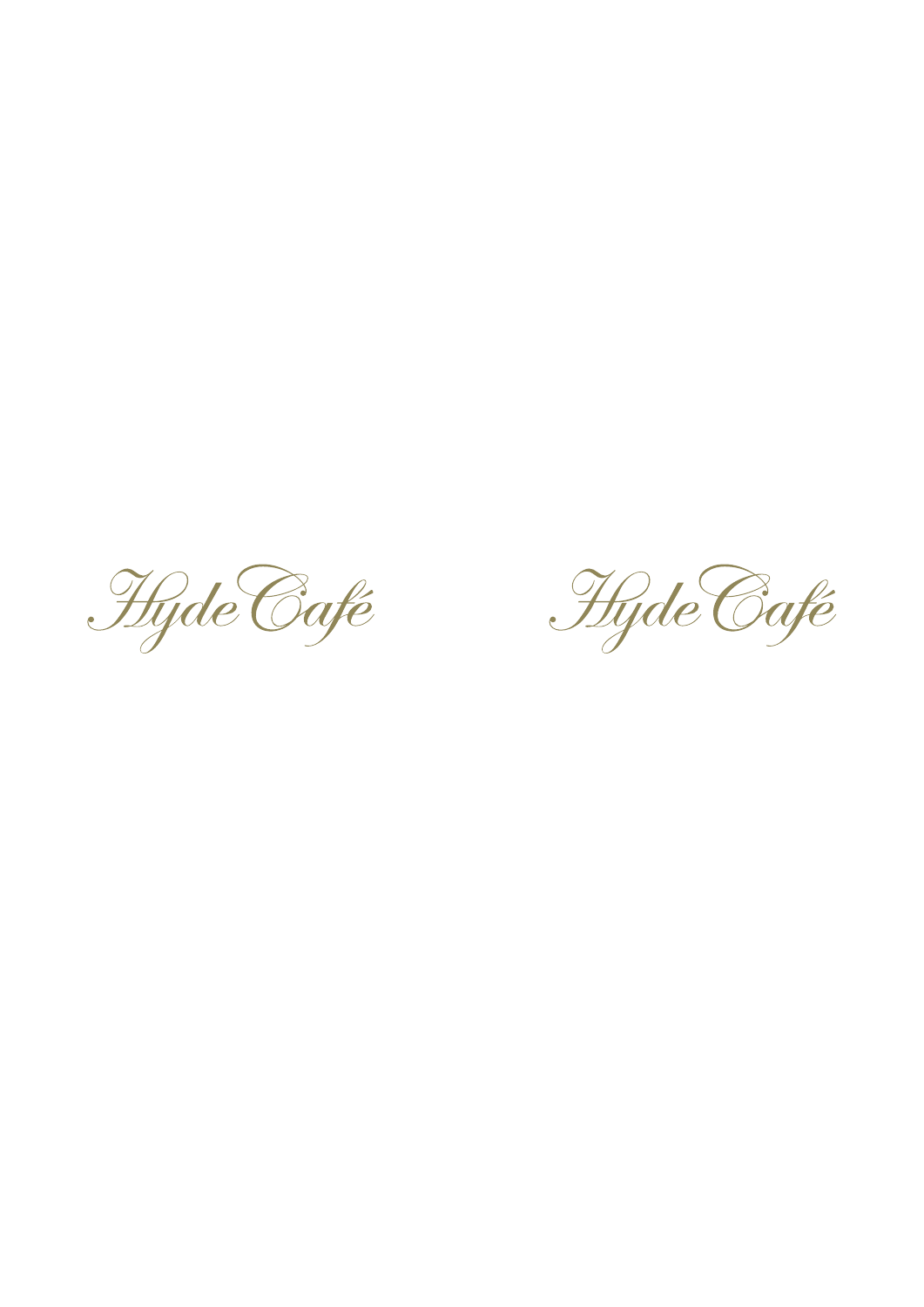### HYDE CAFÉ

# HYDE CAFÉ

#### **BAKED £4.5**

*Selection of Viennoiserie* Almond croissant *385 kcal* Butter croissant *334 kcal* Cinnamon buns *316 kcal* Apple turnover *363 kcal* Strawberry pavolova *112 kcal* Chocolate cookie *379 kcal*

Battenberg cake *321 kcal* Vegan chocolate cake *412 kcal* Biscotti *388 kcal* Lemon drizzle cake *566 kcal*

#### **COFFEE & HOT CHOCOLATE £4**

*The Borough Coffee Company Our coffee is ethically sourced from farms and collectives located in the world's bestcoffee regions. Roasted and blended to our own recipe in the UK.*

> Espresso Double Espresso Macchiato Americano Cappuccino Café Latte Flat White Mocha Hot Chocolate

*Please select from Cow, Soya, Almond & Coconut Milk*

#### **JUICES £6**

Orange Grapefruit Apple Pineapple Cranberry Tomato

#### **SOFT DRINKS £4**

Coca Cola Diet Coca Cola Zero Coca Cola Lemonade Bitter Lemon Tonic Water Slimline Ginger Ale

#### **TEA £4**

*Camellia's Tea House Speciality and wellness tea company with many of our teas and herbal infusions designed and hand blended by us in London – a marriage of handcrafted quality, originality and health*

> English Breakfast Earl Grey Green Mint Very Berry Chamomile Lemon Ginger

*Caffeine free coffee and teas are available on request*

#### **BEER £7** *330ml*

Freedom Organic Helles Lager, England, 4.8% Singha, Lager, Thailand 5% Curious India Pale Ale 4.4% Aspall Draught Cyder 5.5%

### **WATER**

*330ml/750ml*

Decantae £2 / £5 Evian still or Perrier £3 / £6

*All wines by glass the are available in 125ml & spirits & liquors are available in 25ml. We are happy to provide information pertaining to allergies & intolerances upon request. It is recommended that the average adult consumes around 2000 kcal a day. All prices are inclusive of 5% VAT. A discretionary 12.5% service charge will be added to your bill.*

*All wines by glass the are available in 125ml & spirits & liquors are available in 25ml. We are happy to provide information pertaining to allergies & intolerances upon request. All prices are inclusive of 5% VAT. A discretionary 12.5% service charge will be added to your bill.*